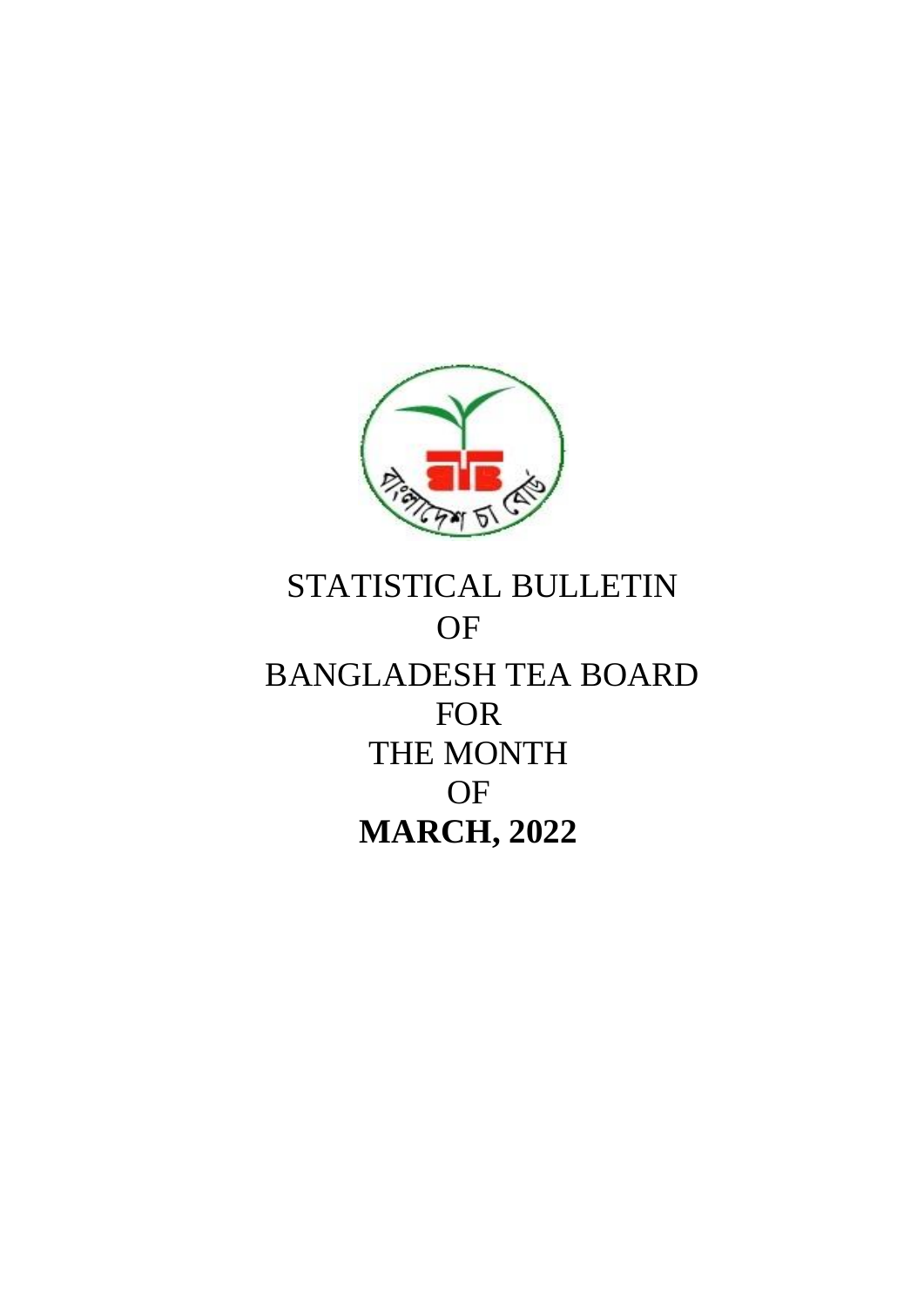## **MONTHLY STATISTICAL BULLETIN FOR THE MONTH OF MARCH , 2022**

## **TEA PRODUCTION, SALE, MARKET PRICE AND EXPORT**

(Quantity :'000'Kg)

(Value : '000'Tk)

(Av.Price : Tk. /Kg)

## **ANNUAL PRODUCTION**

| <b>YEAR</b>       | 2022  | 2021  | 2020  |
|-------------------|-------|-------|-------|
| PRODUCTION TARGET | 97000 | 77780 | 75940 |
| ACHIEVEMENT*      | 2129  | 96506 | 86394 |

\*Figure: **upto March, 2022**

## **MONTH-WISE PRODUCTION**

|              |                           | <b>Production 2022</b>     | <b>Production 2021</b>    |                          |                         | <b>Production 2020</b> |
|--------------|---------------------------|----------------------------|---------------------------|--------------------------|-------------------------|------------------------|
| <b>Month</b> | During<br>the<br>$month*$ | $Up$ to<br>the<br>$month*$ | During<br>the<br>$month*$ | $Up$ to<br>the<br>month* | During<br>the<br>month* | Up to the<br>$month*$  |
| January*     | 507                       | 507                        | 286                       | 286                      | 175                     | 175                    |
| February     | 33                        | 540                        | 19                        | 305                      | 26                      | 201                    |
| March        | 1589                      | 2129                       | 1681                      | 1986                     | 1,625                   | 1,826                  |
| April        |                           |                            | 3932                      | 5918                     | 2,365                   | 4,191                  |
| May          |                           |                            | 6151                      | 12069                    | 8,655                   | 12,846                 |
| June         |                           |                            | 13354                     | 25423                    | 8,963                   | 21,809                 |
| July         |                           |                            | 12338                     | 37761                    | 12,178                  | 33,987                 |
| August       |                           |                            | 14387                     | 52148                    | 11,321                  | 45,308                 |
| September    |                           |                            | 12607                     | 64755                    | 12,144                  | 57,452                 |
| October      |                           |                            | 14578                     | 79333                    | 11,486                  | 68,938                 |
| November     |                           |                            | 10241                     | 89574                    | 10,495                  | 79,433                 |
| December     |                           |                            | 6932                      | 96506                    | 6,961                   | 86,394                 |

\* figure **March-2022**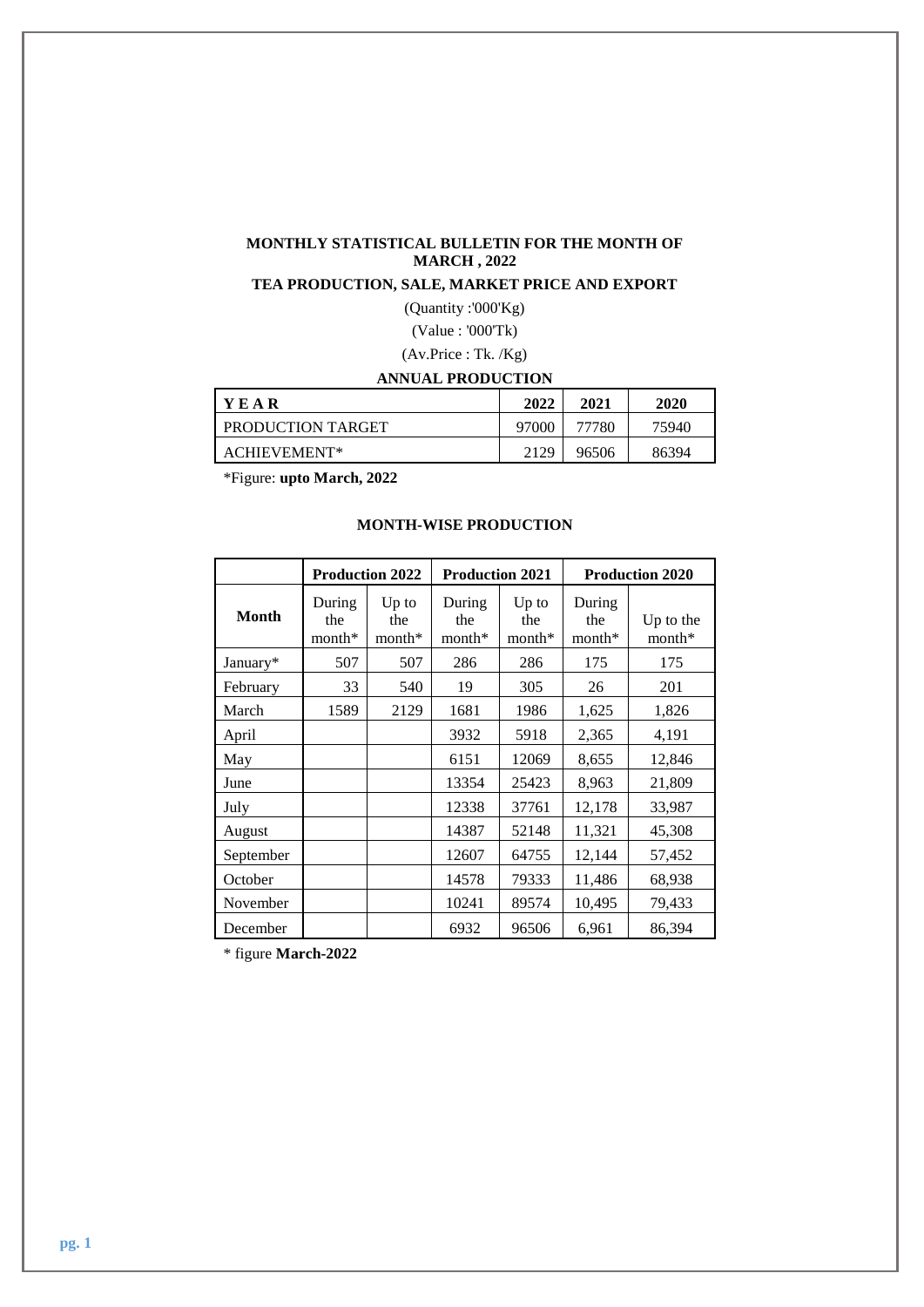## **CHITTAGONG AUCTION (AUCTION SEASON) SALE**

## **STATEMENT OF CST & OST**

( Quantity : '000' Kg)

( Value : '000' TK)

(Av. Price : Tk/Kg)

|          |              | <b>OLD &amp; CURRENT SEASON TEA</b> |                            |                   |      |              | <b>OLD &amp; CURRENT SEASON TEA</b> |                     |                            |              |       |           |  |
|----------|--------------|-------------------------------------|----------------------------|-------------------|------|--------------|-------------------------------------|---------------------|----------------------------|--------------|-------|-----------|--|
|          |              |                                     |                            | (For March, 2022) |      |              |                                     | (Up to March, 2022) |                            |              |       |           |  |
| Year     |              | <b>CST</b>                          | <b>OST</b><br><b>Total</b> |                   |      | <b>CST</b>   |                                     |                     | <b>OST</b><br><b>Total</b> |              |       |           |  |
|          | Qty          | Av.<br>Price                        | Qty                        | Av.<br>Price      | Qty  | Av.<br>Price | Qty                                 | Av. Price           | Qty                        | Av.<br>Price | Qty   | Av. Price |  |
| 1        | $\mathbf{2}$ | 3                                   | 4                          | 5                 | 6    | 7            | 8                                   | 9                   | 10                         | 11           | 12    | 13        |  |
| 2021-22  | 2890         | 159                                 | 98                         | 249               | 2988 | 162          | 88511                               | 192                 | 349                        | 184          | 88860 | 192       |  |
| $2020 -$ |              |                                     |                            |                   |      |              |                                     |                     |                            |              |       |           |  |
| 21       | 2192         | 195                                 | 9                          | 180               | 2201 | 195          | 80862                               | 190                 | 472                        | 117          | 81334 | 189       |  |
| 2019-    |              |                                     |                            |                   |      |              |                                     |                     |                            |              |       |           |  |
| 20       | 3501         | 106                                 |                            | 60                | 3502 | 106          | 88418                               | 109                 | 389                        | 81           | 88807 | 108       |  |

NOTE : CST represents current season tea & OST represents old season tea.

## **EXPORT & INTERNAL ACCOUNT**

|             |      |                            |      | During the month March, 2022 |              |        | Up to the month March, 2022 |          |                          |       |              |          |  |
|-------------|------|----------------------------|------|------------------------------|--------------|--------|-----------------------------|----------|--------------------------|-------|--------------|----------|--|
| Year        |      | <b>Internal</b><br>Account |      | <b>Export</b><br>Account     | <b>Total</b> |        | <b>Internal Account</b>     |          | <b>Export</b><br>Account |       | <b>Total</b> |          |  |
|             | Qty. | Value                      | Qty. | Value                        | Qty.         | Value  | Qty.                        | Value    | Qty.                     | Value | Qty.         | Value    |  |
|             | 2    | 3                          | 4    | 5                            | 6            |        | 8                           | 9        | 10                       | 11    | 12           | 13       |  |
| 2021-22     | 2983 | 483968                     |      | 169                          | 2988         | 485137 | 88831                       | 17032864 | 29                       | 6044  | 88860        | 17038908 |  |
| $2020 - 21$ | 2201 | 429478                     |      | $\overline{\phantom{a}}$     | 2201         | 429478 | 81199                       | 15368731 | 135                      | 26878 | 81334        | 15395609 |  |
| 2019-20     | 3186 | 345621                     | 316  | 24093                        | 3502         | 369714 | 87487                       | 15144499 | 1320                     | 12604 | 88807        | 15257103 |  |

## **EXPORT BY MODE**

| Mode of Tea<br><b>Export</b>                         |              | <b>Export during the Month</b><br><b>March</b> , 2022 | <b>Cumulative</b><br><b>Export up to</b><br><b>March, 2021-22</b> |                |                | <b>Export during the Month</b><br><b>March</b> , 2021 | <b>Cumulative</b><br><b>Export up to</b><br>March, 2020-21 |                       |
|------------------------------------------------------|--------------|-------------------------------------------------------|-------------------------------------------------------------------|----------------|----------------|-------------------------------------------------------|------------------------------------------------------------|-----------------------|
|                                                      | Qty          | Value (FOB)                                           | Qty                                                               | Value<br>(FOB) | Qty            | Value (FOB)                                           | Qty                                                        | <b>Value</b><br>(FOB) |
| 1                                                    | $\mathbf{2}$ | 3                                                     | 4                                                                 | 5              | 6              | 7                                                     | 8                                                          | 9                     |
| Export from<br>Chittagong<br><b>Auction Purchase</b> | 130          | 24625                                                 | 339                                                               | 67109          |                |                                                       | 822                                                        | 152878                |
| Export under<br>direct Negotiation                   | 16           | 6828                                                  | 200                                                               | 87746          |                |                                                       | 296                                                        | 73747                 |
| <b>Others</b>                                        | $\Omega$     | $\mathbf{0}$                                          | $\Omega$                                                          | $\Omega$       |                |                                                       |                                                            |                       |
| TOTAL<br>146                                         |              | 31453                                                 | 539                                                               | 154855         | $\blacksquare$ |                                                       | 1118                                                       | 226625                |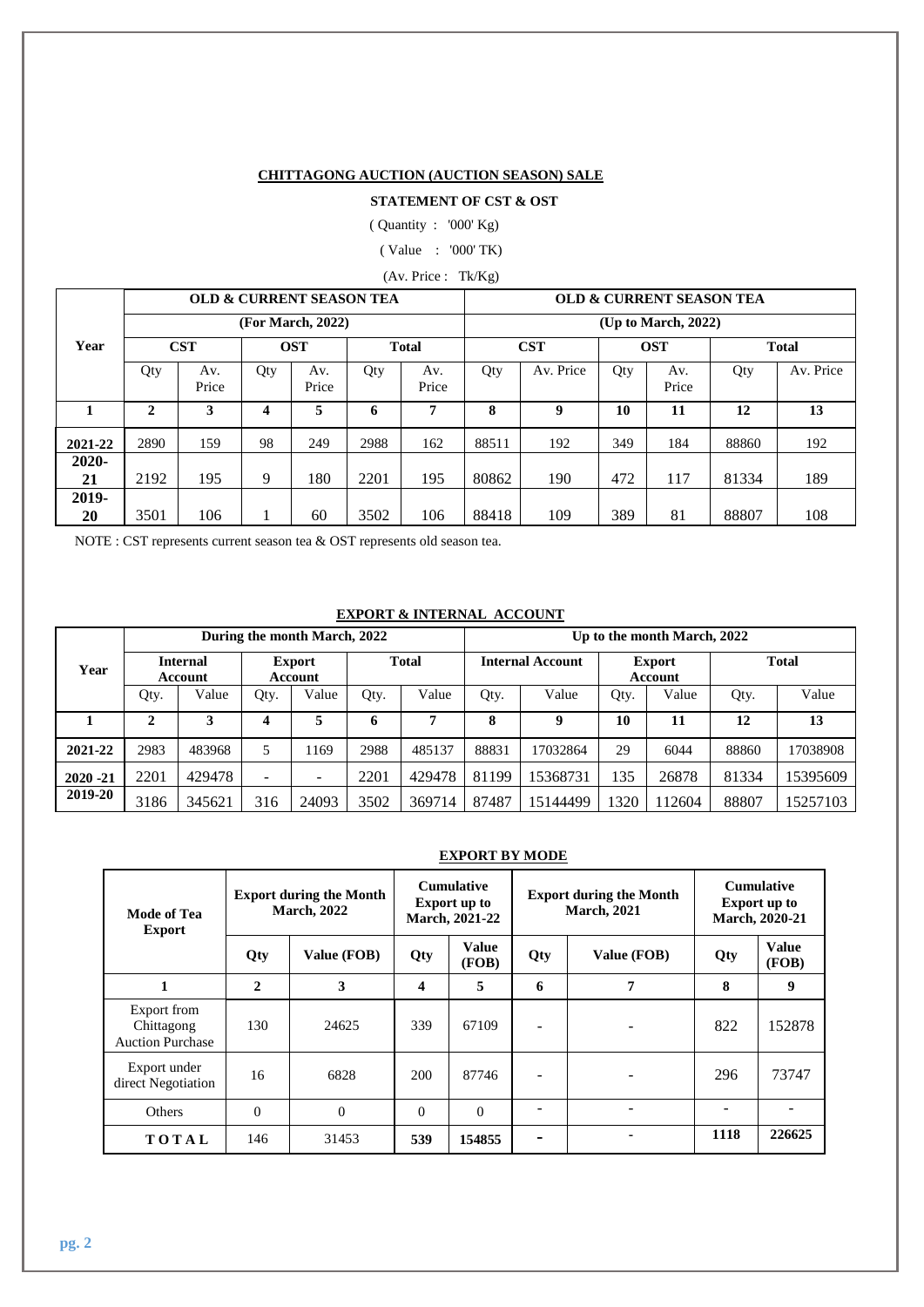| (Quantity: '000' Kg)             |                       |                         |                              |                              |                          |                       |                         |                         |                              |              |
|----------------------------------|-----------------------|-------------------------|------------------------------|------------------------------|--------------------------|-----------------------|-------------------------|-------------------------|------------------------------|--------------|
|                                  |                       |                         | During the month March, 2022 |                              | Import up to March, 2022 |                       |                         |                         |                              |              |
| Name of<br>the<br><b>Country</b> | Green<br>Tea<br>(Qty) | Instant<br>Tea<br>(Qty) | Primium<br>Tea<br>(Qty)      | <b>Black</b><br>Tea<br>(Qty) | Total                    | Green<br>Tea<br>(Qty) | Instant<br>Tea<br>(Qty) | Primium<br>Tea<br>(Qty) | <b>Black</b><br>Tea<br>(Qty) | Total        |
|                                  | $\mathbf{1}$          | $\mathbf 2$             | $\mathbf{3}$                 | $\overline{\mathbf{4}}$      | $1+2+3+4=5$              | 6                     | $\pmb{7}$               | $\bf 8$                 | $\boldsymbol{9}$             | $6+7+8+9=10$ |
| Afghanistan                      |                       |                         |                              |                              |                          |                       |                         |                         |                              |              |
| Bahrain                          |                       |                         |                              |                              |                          |                       |                         |                         |                              |              |
| China                            |                       |                         |                              |                              |                          |                       |                         |                         |                              |              |
| Digibouti                        |                       |                         |                              |                              |                          |                       |                         |                         |                              |              |
| France                           |                       |                         |                              |                              |                          |                       |                         |                         |                              |              |
| Germany                          |                       |                         |                              |                              |                          |                       |                         |                         |                              |              |
| Ghana                            |                       |                         |                              |                              |                          |                       |                         |                         |                              |              |
| Greece                           |                       |                         |                              |                              |                          |                       |                         |                         |                              |              |
| India                            |                       |                         |                              | 207                          | 207                      |                       |                         |                         | 207                          | 207          |
| Iran                             |                       |                         |                              |                              |                          |                       |                         |                         |                              |              |
| Japan                            |                       |                         |                              |                              |                          |                       |                         |                         |                              |              |
| Kazakhstan                       |                       |                         |                              |                              |                          |                       |                         |                         |                              |              |
| Kenya                            |                       |                         |                              |                              |                          |                       |                         |                         | 454                          | 454          |
| K.S.A.                           |                       |                         |                              |                              |                          |                       |                         |                         |                              |              |
| Kuwait                           |                       |                         |                              |                              |                          |                       |                         |                         |                              |              |
| Mauritus                         |                       |                         |                              |                              |                          |                       |                         |                         |                              |              |
| Oman                             |                       |                         |                              |                              |                          |                       |                         |                         |                              |              |
| Pakistan                         |                       |                         |                              |                              |                          |                       |                         |                         |                              |              |
| Poland                           |                       |                         |                              |                              |                          |                       |                         |                         |                              |              |
| Qatar                            |                       |                         |                              |                              |                          |                       |                         |                         |                              |              |
| Russia                           |                       |                         |                              |                              |                          |                       |                         |                         |                              |              |
| Thailand                         |                       |                         |                              |                              |                          |                       |                         |                         |                              |              |
| Turkey                           |                       |                         |                              |                              |                          |                       |                         |                         |                              |              |
| U.A.E.                           |                       |                         |                              |                              |                          |                       |                         |                         |                              |              |
| U.K.                             |                       |                         |                              |                              |                          |                       |                         |                         |                              |              |
| Ukraine                          |                       |                         |                              |                              |                          |                       |                         |                         |                              |              |
| <b>USA</b>                       |                       |                         |                              |                              |                          |                       |                         |                         |                              |              |
| Malawi                           |                       |                         |                              |                              |                          |                       |                         |                         |                              |              |
| Others                           |                       |                         |                              |                              |                          |                       |                         |                         |                              |              |
| <b>Total</b>                     |                       |                         |                              | 207                          | 207                      |                       |                         |                         | 661                          | 661          |

## **COUNTRY-WISE IMPORT UPTO MARCH, 2022**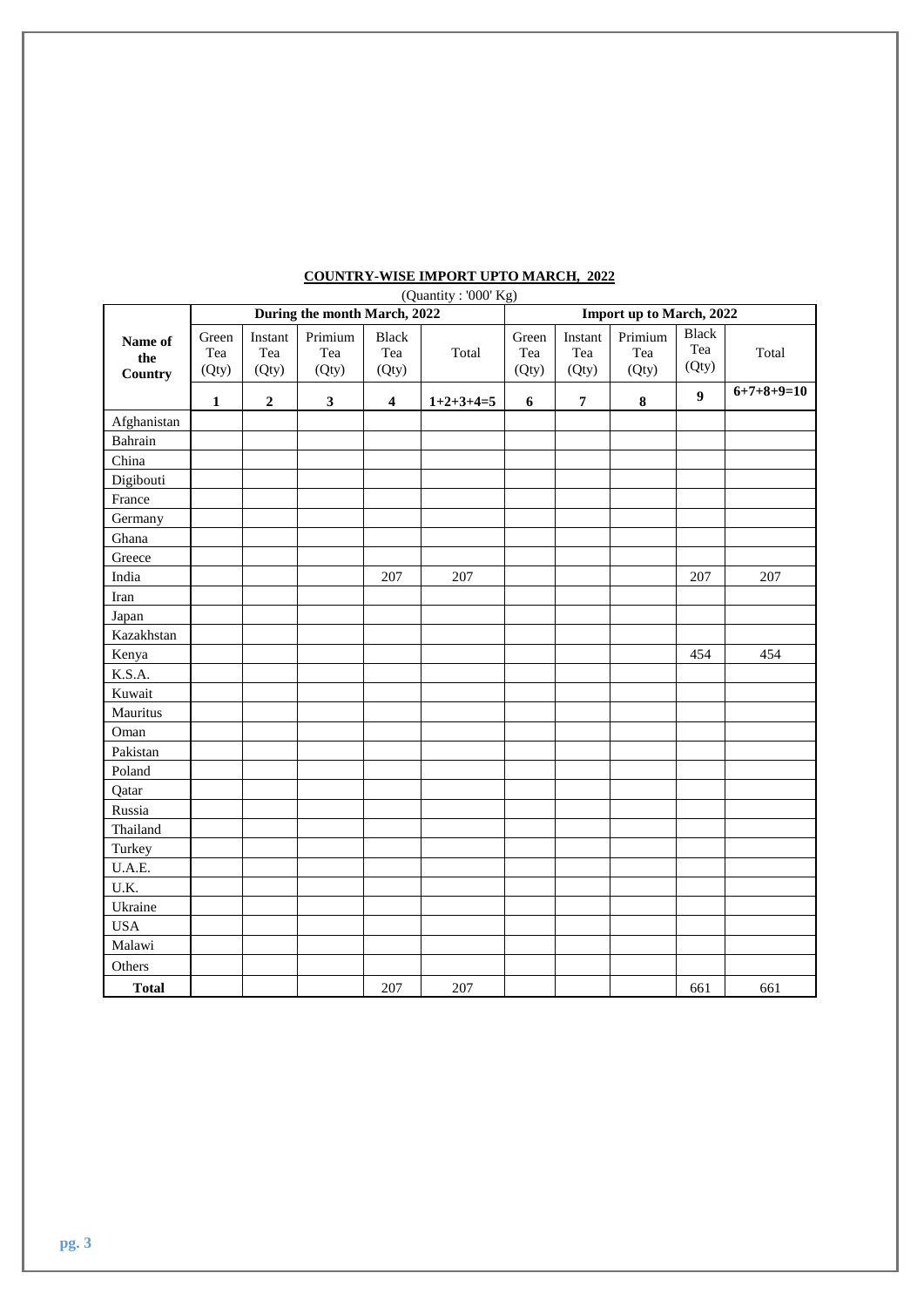## **EX-GARDEN SALE**

## **LOOSE TEA**

(Quantity :'000'Kg)

(Value : '000'Tk)

|                 |            |                                | (Av.Price : Tk. / Kg) |              |      |           |  |  |  |  |
|-----------------|------------|--------------------------------|-----------------------|--------------|------|-----------|--|--|--|--|
|                 |            |                                |                       | Loose tea    |      |           |  |  |  |  |
| Month           |            | 2021-2022                      |                       | 2020-2021    |      | 2019-2020 |  |  |  |  |
|                 | <b>Qty</b> | Av.<br>Price                   | Qty                   | Av.<br>Price | Qty  | Av. Price |  |  |  |  |
| July, 21        | 462        | 251.07                         | 125                   | 186.17       | 50   | 144.60    |  |  |  |  |
| August, 21      | 224        | 219.43                         | 149                   | 177.77       | 83   | 195.00    |  |  |  |  |
| September, 21   | 246        | 241.38                         | 219                   | 186.16       | 118  | 190       |  |  |  |  |
| October, 21     | 340        | 213.59                         | 203                   | 178.52       | 193  | 183       |  |  |  |  |
| November,<br>21 | 343        | 217.17                         | 218                   | 178.09       | 133  | 169       |  |  |  |  |
| December,<br>21 | 387        | 204.96                         | 223                   | 175.25       | 97   | 182       |  |  |  |  |
| January, 22     | 252        | 212.57                         | 173                   | 182.27       | 105  | 183.77    |  |  |  |  |
| February, 22    | 169        | 196.56                         | 156                   | 184.75       | 60   | 178.41    |  |  |  |  |
| March, 22       | 156        | 213.26                         | 149                   | 198.67       | 44   | 184.96    |  |  |  |  |
| April, 22       |            |                                | 103                   | 212.08       | 150  | 180.11    |  |  |  |  |
| May, 22         |            |                                | 229                   | 205.03       | 83   | 179.09    |  |  |  |  |
| June, 22        |            | 340<br>220.39<br>137<br>172.06 |                       |              |      |           |  |  |  |  |
| <b>Total</b>    | 2579       | 221.41                         | 2287                  | 191.67       | 1253 | 179.44    |  |  |  |  |

## **VALUE ADDED (PACKET) TEA**

|              |                   |               |                   | Value Added (Packet) Tea     |                              |                   |
|--------------|-------------------|---------------|-------------------|------------------------------|------------------------------|-------------------|
| <b>Month</b> | 2021              | 2020-         |                   | 2019-2020                    |                              | 2018-2019         |
|              | Qty               | Av.<br>.Price | Qty               | Av.<br>Price                 | Qty                          | Av. Price         |
| July         | $\qquad \qquad$   |               |                   |                              |                              |                   |
| August       | ۰                 |               |                   |                              |                              |                   |
| September    | $\overline{a}$    |               |                   |                              | $\overline{a}$               |                   |
| October      | $\overline{a}$    |               |                   |                              |                              |                   |
| November     | $\qquad \qquad -$ | ۰             | $\qquad \qquad -$ | $\qquad \qquad \blacksquare$ | $\qquad \qquad \blacksquare$ | $\qquad \qquad -$ |
| December     |                   |               |                   |                              |                              |                   |
| January      |                   |               |                   |                              |                              |                   |
| February     | $\qquad \qquad -$ |               |                   |                              | $\overline{a}$               | $\overline{a}$    |
| March        | $\qquad \qquad$   |               | $\overline{a}$    |                              |                              | $\qquad \qquad$   |
| April        | $\qquad \qquad -$ | -             |                   |                              |                              |                   |
| May          | $\overline{a}$    |               | $\overline{a}$    |                              |                              |                   |
| June         |                   |               | $\overline{a}$    |                              |                              |                   |
| <b>Total</b> |                   |               |                   |                              |                              |                   |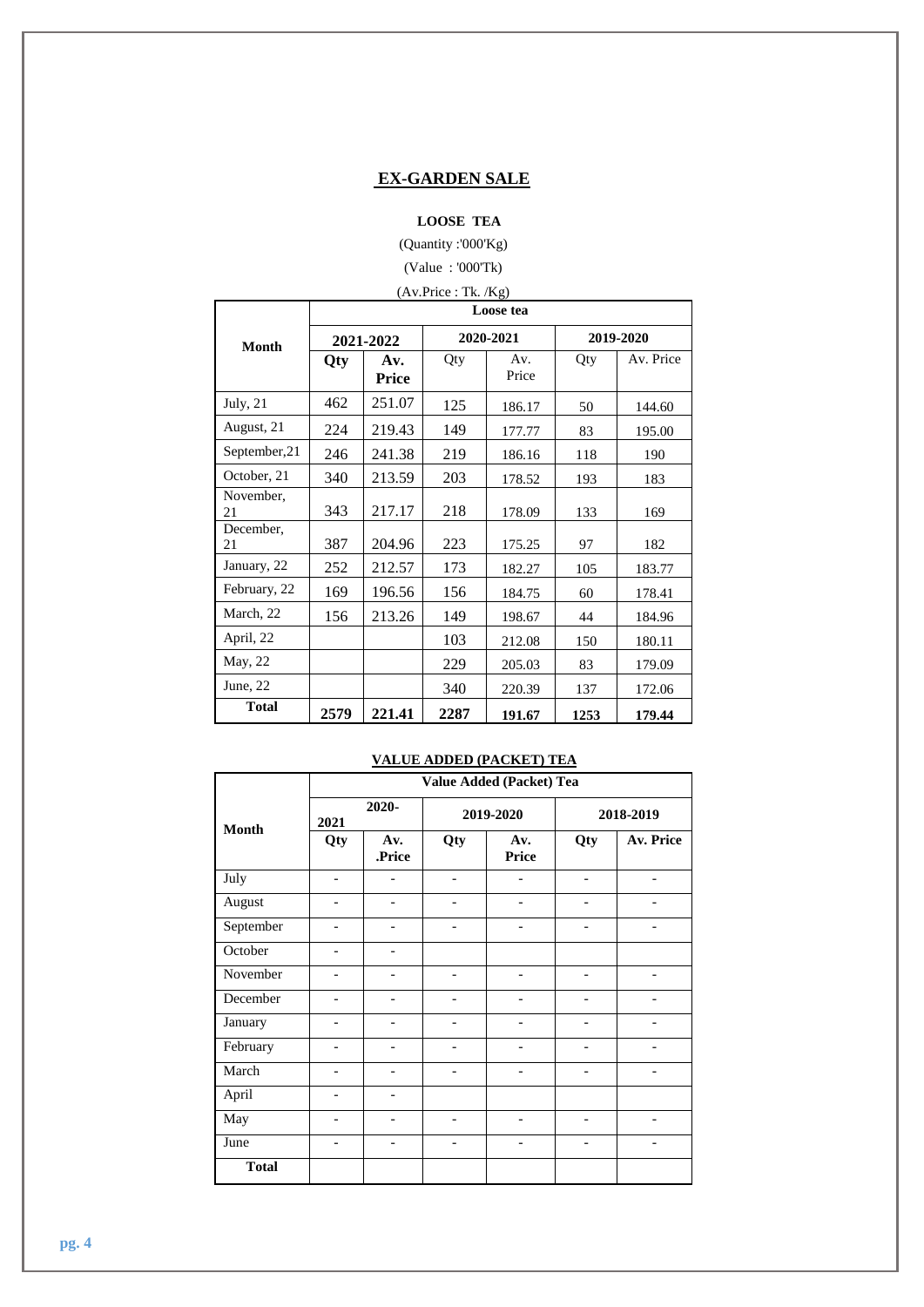| <b>EXPORT DURING MARCH, 2022</b> |  |
|----------------------------------|--|
|                                  |  |

## **COUNTRIES OF DESTINATION**

(Quantity : '000'Kg)

(Value : '000'Tk)

| (Av. Price: Tk./Kg)              |                |                        |              |                        |              |                        |  |  |  |  |  |
|----------------------------------|----------------|------------------------|--------------|------------------------|--------------|------------------------|--|--|--|--|--|
| <b>Export during March, 2022</b> |                |                        |              |                        |              |                        |  |  |  |  |  |
|                                  |                | <b>Loose Tea</b>       |              | <b>Packet Tea</b>      |              | <b>Total</b>           |  |  |  |  |  |
| Name of the<br>Country           | Qty.<br>(Kg)   | Value<br>(FOB)<br>(Tk) | Qty.<br>(Kg) | Value<br>(FOB)<br>(Tk) | Qty.<br>(Kg) | Value<br>(FOB)<br>(Tk) |  |  |  |  |  |
| $\mathbf{1}$                     | $\overline{2}$ | 3                      | 4            | $\overline{5}$         | 6            | 7                      |  |  |  |  |  |
| Afghanistan                      |                |                        |              |                        |              |                        |  |  |  |  |  |
| Bahrain                          |                |                        |              |                        |              |                        |  |  |  |  |  |
| China                            |                |                        |              |                        |              |                        |  |  |  |  |  |
| France                           |                |                        |              |                        |              |                        |  |  |  |  |  |
| Germany                          |                |                        |              |                        |              |                        |  |  |  |  |  |
| Ghana                            |                |                        |              |                        |              |                        |  |  |  |  |  |
| Greece                           |                |                        |              |                        |              |                        |  |  |  |  |  |
| India                            |                |                        |              |                        |              |                        |  |  |  |  |  |
| Japan                            |                |                        |              |                        |              |                        |  |  |  |  |  |
| Kuwait                           |                |                        |              |                        |              |                        |  |  |  |  |  |
| K.S.A                            |                |                        |              |                        |              |                        |  |  |  |  |  |
| Malaysia                         |                |                        |              |                        |              |                        |  |  |  |  |  |
| Mauritus                         |                |                        |              |                        |              |                        |  |  |  |  |  |
| Oman                             |                |                        |              |                        |              |                        |  |  |  |  |  |
| Pakistan                         |                |                        |              |                        |              |                        |  |  |  |  |  |
| Poland                           |                |                        |              |                        |              |                        |  |  |  |  |  |
| Qatar                            |                |                        |              |                        |              |                        |  |  |  |  |  |
| Solomon<br>Islands               |                |                        |              |                        |              |                        |  |  |  |  |  |
| Thailand                         |                |                        |              |                        |              |                        |  |  |  |  |  |
| Turkey                           |                |                        |              |                        |              |                        |  |  |  |  |  |
| U.A.E.                           |                |                        | 124          | 21140                  | 124          | 21140                  |  |  |  |  |  |
| $\overline{U.K}$                 |                |                        |              |                        |              |                        |  |  |  |  |  |
| U.S.A.                           |                |                        | 22           | 10313                  | 22           | 10313                  |  |  |  |  |  |
| <b>TOTAL</b>                     | $\bf{0}$       | $\bf{0}$               | 146          | 31453                  | 146          | 31453                  |  |  |  |  |  |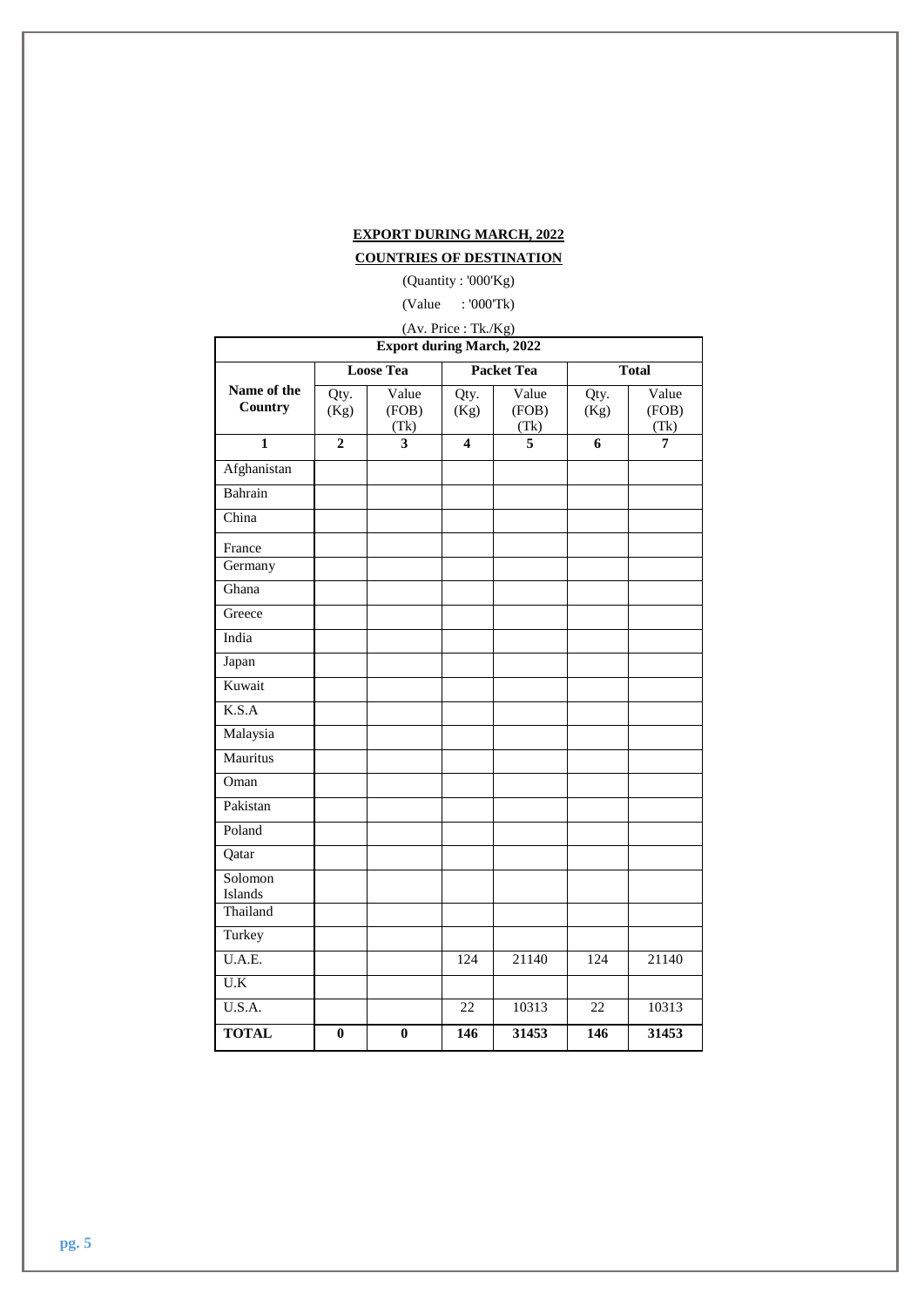## **EXPORT DURING MARCH' 2021**

## **COUNTRIES OF DESTINATION**

(Quantity :'000'Kg) (Value : '000'Tk)

|                                                                   |              | (Av.Price: Tk. /Kg) |                  |                |          |                |  |  |  |  |
|-------------------------------------------------------------------|--------------|---------------------|------------------|----------------|----------|----------------|--|--|--|--|
| <b>Export during March'21</b><br>Packet Tea<br>Loose Tea<br>Total |              |                     |                  |                |          |                |  |  |  |  |
| Name of the                                                       |              |                     |                  |                |          |                |  |  |  |  |
| Country                                                           | Qty.         | Value<br>(FOB)      | Qty.             | Value<br>(FOB) | Qty.     | Value<br>(FOB) |  |  |  |  |
| $\mathbf{1}$                                                      | $\mathbf{2}$ | 3                   | 4                | 5              | 6        | 7              |  |  |  |  |
| Afghanistan                                                       |              |                     |                  |                |          |                |  |  |  |  |
| Australia                                                         |              |                     |                  |                |          |                |  |  |  |  |
| Bahrain                                                           |              |                     |                  |                |          |                |  |  |  |  |
| China                                                             |              |                     |                  |                |          |                |  |  |  |  |
| Canada                                                            |              |                     |                  |                |          |                |  |  |  |  |
| France                                                            |              |                     |                  |                |          |                |  |  |  |  |
| Germany                                                           |              |                     |                  |                |          |                |  |  |  |  |
| Ghana                                                             |              |                     |                  |                |          |                |  |  |  |  |
| Greece                                                            |              |                     |                  |                |          |                |  |  |  |  |
| Italy                                                             |              |                     |                  |                |          |                |  |  |  |  |
| India                                                             |              |                     |                  |                |          |                |  |  |  |  |
| Japan                                                             |              |                     |                  |                |          |                |  |  |  |  |
| Kuwait                                                            |              |                     |                  |                |          |                |  |  |  |  |
| K.S.A                                                             |              |                     |                  |                |          |                |  |  |  |  |
| Mauritus                                                          |              |                     |                  |                |          |                |  |  |  |  |
| Malaysia                                                          |              |                     |                  |                |          |                |  |  |  |  |
| Oman                                                              |              |                     |                  |                |          |                |  |  |  |  |
| Pakistan                                                          |              |                     |                  |                |          |                |  |  |  |  |
| Poland                                                            |              |                     |                  |                |          |                |  |  |  |  |
| Qatar                                                             |              |                     |                  |                |          |                |  |  |  |  |
| Thailand                                                          |              |                     |                  |                |          |                |  |  |  |  |
| Turkey                                                            |              |                     |                  |                |          |                |  |  |  |  |
| U.A.E.                                                            |              |                     |                  |                |          |                |  |  |  |  |
| $\mathbf{U}.\mathbf{K}$                                           |              |                     |                  |                |          |                |  |  |  |  |
| <b>USA</b>                                                        |              |                     |                  |                |          |                |  |  |  |  |
| Switzerland                                                       |              |                     |                  |                |          |                |  |  |  |  |
| <b>Brunei</b>                                                     |              |                     |                  |                |          |                |  |  |  |  |
| Cyprus                                                            |              |                     |                  |                |          |                |  |  |  |  |
|                                                                   |              |                     |                  |                |          |                |  |  |  |  |
| <b>TOTAL</b>                                                      | $\bf{0}$     | $\bf{0}$            | $\boldsymbol{0}$ | $\bf{0}$       | $\bf{0}$ | $\bf{0}$       |  |  |  |  |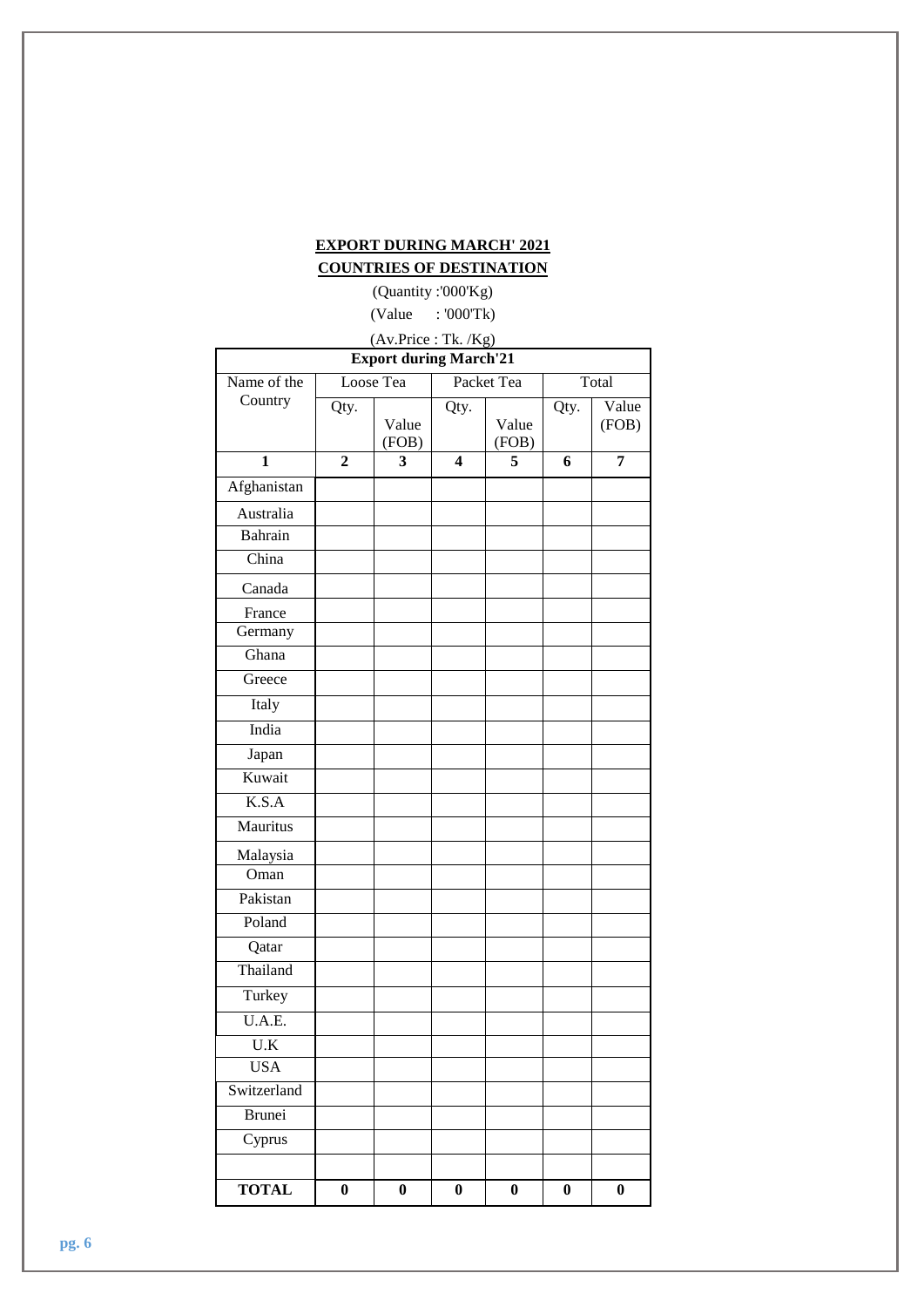### **COUNTRY-WISE EXPORT UPTO MARCH, 2021 -22 AND 2020-21**

(Quantity : '000' Kg)

(Value : '000' Tk)

| (Av. Price: Tk. / Kg)<br>Export up to March, 2021 - 22 |     |           |                |            |                |        |                               |           |                  |            |                         |        |  |
|--------------------------------------------------------|-----|-----------|----------------|------------|----------------|--------|-------------------------------|-----------|------------------|------------|-------------------------|--------|--|
| Name of the                                            |     |           |                |            |                |        | Export up to March, 2020 - 21 |           |                  |            |                         |        |  |
| Country                                                |     | Loose Tea |                | Packet Tea |                | Total  |                               | Loose Tea |                  | Packet Tea |                         | Total  |  |
|                                                        | Qty | Value     | Qty            | Value      | Qty            | Value  | Qty                           | Value     | Qty              | Value      | Qty                     | Value  |  |
| Afghanistan                                            |     |           |                |            |                |        |                               |           |                  |            |                         |        |  |
| Australia                                              |     |           |                |            |                |        |                               |           |                  | 108        |                         | 108    |  |
| Bahrain                                                |     |           |                |            |                |        |                               |           | $\mathbf{1}$     | 291        | $\mathbf{1}$            | 291    |  |
| Brunei                                                 |     |           |                |            |                |        |                               |           | $\mathbf{1}$     | 588        | $\mathbf{1}$            | 588    |  |
| Cyprus                                                 |     |           |                |            |                |        |                               |           | $\overline{4}$   | 1544       | $\overline{\mathbf{4}}$ | 1548   |  |
| Canada                                                 |     |           |                |            |                |        |                               |           | $\boldsymbol{2}$ | 735        | 2                       | 735    |  |
| China                                                  |     |           |                |            |                |        | $\overline{4}$                | 1034      |                  |            | $\overline{4}$          | 1034   |  |
| Djibouti                                               |     |           |                |            |                |        |                               |           |                  |            |                         |        |  |
| Dubai                                                  |     |           |                |            |                |        |                               |           |                  |            |                         |        |  |
| France                                                 |     |           | 6              | 2520       | 6              | 2520   |                               |           | $\mathbf{1}$     | 490        | $\mathbf{1}$            | 490    |  |
| Germany                                                |     |           |                |            |                |        |                               |           |                  |            |                         |        |  |
| Ghana                                                  |     |           |                |            |                |        |                               |           |                  |            |                         |        |  |
| Greece                                                 |     |           |                |            |                |        |                               |           | 8                | 2681       | 8                       | 2681   |  |
| Italy                                                  |     |           |                |            |                |        |                               |           | 3                | 1106       | 3                       | 1106   |  |
| India                                                  |     |           |                |            |                |        |                               |           |                  | 8          |                         | 8      |  |
| Iran                                                   |     |           |                |            |                |        |                               |           |                  |            |                         |        |  |
| Japan                                                  |     |           | 8              | 2531       | 8              | 2531   | $\mathbf{1}$                  | 363       | $\overline{c}$   | 500        | 3                       | 863    |  |
| Kazakhstan                                             |     |           |                |            |                |        |                               |           |                  |            |                         |        |  |
| Kenya                                                  |     |           |                |            |                |        |                               |           |                  |            |                         |        |  |
| K.S.A.                                                 |     |           |                |            |                |        |                               |           | 17               | 6102       | 17                      | 6102   |  |
| Kuwait                                                 |     |           |                |            |                |        |                               |           | 22               | 6027       | 22                      | 6027   |  |
| Mauritus                                               |     |           |                |            |                |        |                               |           | $\mathbf{1}$     | 433        | $\mathbf{1}$            | 433    |  |
| Malaysia                                               |     |           | 4              | 2266       | 4              | 2266   |                               |           | $\mathbf{2}$     | 787        | $\overline{c}$          | 787    |  |
| Newzeland                                              |     |           |                |            |                |        |                               |           |                  |            |                         |        |  |
| Oman                                                   |     |           |                |            |                |        |                               |           |                  |            |                         |        |  |
| Pakistan                                               | 78  | 33484     |                |            | 78             | 33484  | 503                           | 83950     |                  |            | 503                     | 83950  |  |
| Poland                                                 |     |           |                |            |                |        |                               |           |                  |            |                         |        |  |
| Qatar                                                  |     |           |                |            |                |        |                               |           | $\mathbf{1}$     | 119        | $\mathbf{1}$            | 119    |  |
| Russia                                                 |     |           |                |            |                |        |                               |           |                  |            |                         |        |  |
| Solomon Islands                                        |     |           | $\overline{4}$ | 1248       | $\overline{4}$ | 1248   |                               |           |                  |            |                         |        |  |
| Thailand                                               |     |           |                |            |                |        |                               |           |                  |            |                         |        |  |
| Turkey                                                 |     |           |                |            |                |        |                               |           |                  |            |                         |        |  |
| U.A.E.                                                 |     |           | 304            | 51691      | 304            | 51691  |                               |           | 469              | 90574      | 469                     | 90574  |  |
| U.K.                                                   |     |           |                |            |                |        |                               |           |                  |            |                         |        |  |
| Ukraine                                                |     |           |                |            |                |        |                               |           |                  |            |                         |        |  |
| <b>USA</b>                                             |     |           | 134            | 61114      | 134            | 61114  |                               |           | 75               | 28765      | 75                      | 28765  |  |
| Switzerland                                            |     |           |                |            |                |        |                               |           | $\mathbf{1}$     | 416        | $\mathbf{1}$            | 416    |  |
| others                                                 |     |           |                |            |                |        |                               |           |                  |            |                         |        |  |
| <b>Total</b>                                           | 78  | 33484     | 461            | 121371     | 539            | 154855 | 508                           | 85347     | 610              | 141274     | 1118                    | 226625 |  |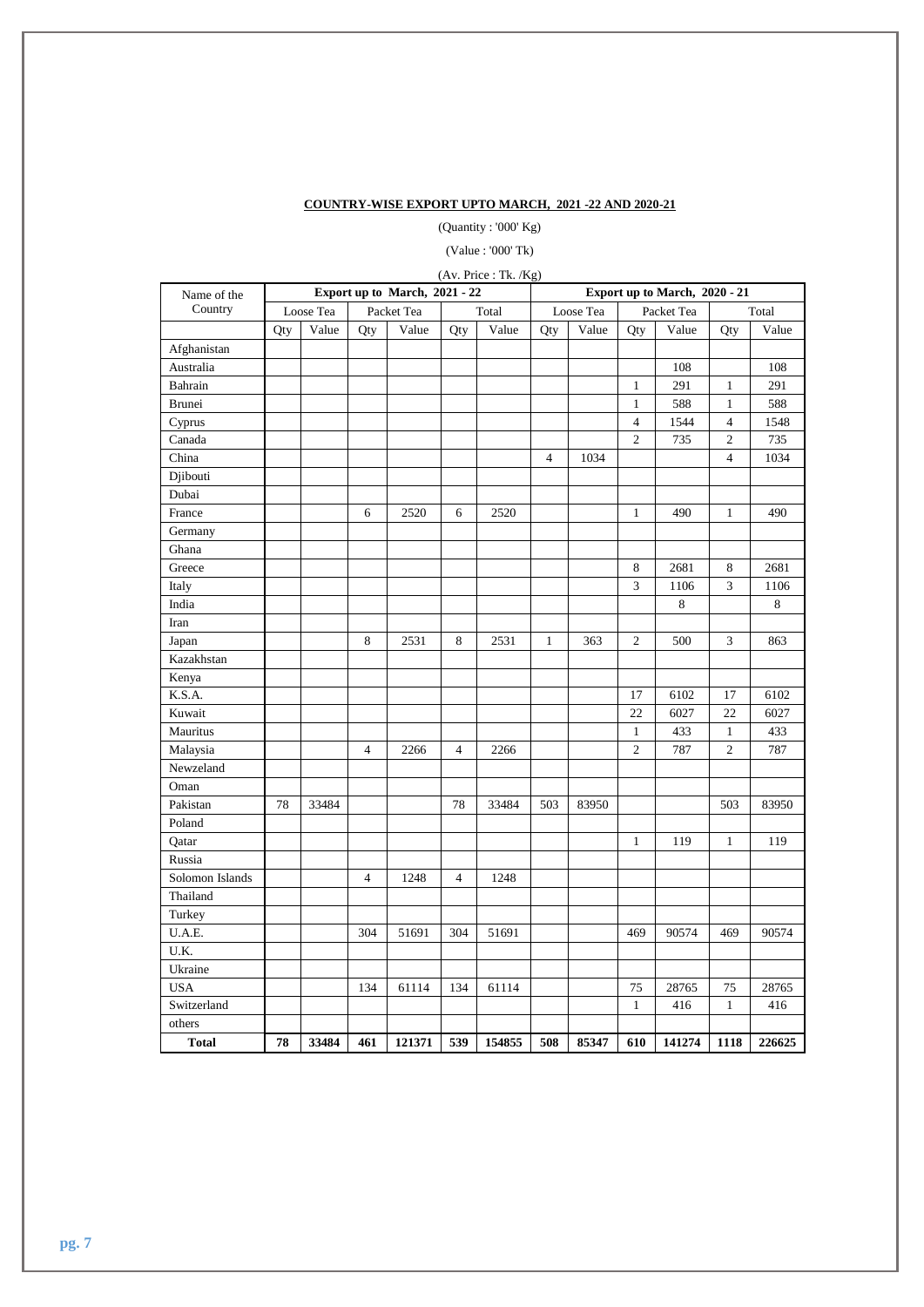## **EXPORTERS & EXPORT**

## **DURING AND UPTO MARCH, 2021-2022**

(Quantity : '000' Kg)

(Value : '000' Tk)

(Av. Price : Tk./Kg

|                                             | <b>Export During the month March, 2022</b> |                         |                         |               |     |                |                  | Cumulative export up to the month |                   |               |              |               |  |
|---------------------------------------------|--------------------------------------------|-------------------------|-------------------------|---------------|-----|----------------|------------------|-----------------------------------|-------------------|---------------|--------------|---------------|--|
| Name of the Exporters                       | <b>Loose Tea</b>                           |                         | <b>Packet Tea</b>       |               |     | <b>Total</b>   | <b>Loose Tea</b> |                                   | <b>Packet Tea</b> |               | <b>Total</b> |               |  |
|                                             | Qty                                        | Value<br>(Tk)           | Qty                     | Value<br>(Tk) | Qty | Value<br>(Tk)  | Qty              | Value<br>(Tk)                     | Qty               | Value<br>(Tk) | Qty          | Value<br>(Tk) |  |
|                                             |                                            | (FOB)                   |                         | (FOB)         |     | (FOB)          |                  | (FOB)                             |                   | (FOB)         |              | (FOB)         |  |
| $\mathbf{1}$                                | $\overline{2}$                             | $\overline{\mathbf{3}}$ | $\overline{\mathbf{4}}$ | 5             | 6   | $\overline{7}$ | 8                | $\boldsymbol{9}$                  | 10                | 11            | 12           | 13            |  |
| <b>Abul Khair Consumer</b><br>Products Ltd. |                                            |                         | 124                     | 21140         | 124 | 21140          |                  |                                   | 304               | 51691         | 304          | 51691         |  |
| A.Kabir Ltd                                 |                                            |                         |                         |               |     |                |                  |                                   |                   |               |              |               |  |
| Azad Enterprise Ltd.                        |                                            |                         |                         |               |     |                |                  |                                   |                   |               |              |               |  |
| <b>Ahmad Trading</b>                        |                                            |                         |                         |               |     |                |                  |                                   |                   |               |              |               |  |
| The Consolidated Tea &<br>Lands             |                                            |                         |                         |               |     |                | 78               | 33485                             |                   |               | 78           | 33485         |  |
| Deundee Tea Co.Ltd                          |                                            |                         |                         |               |     |                |                  |                                   |                   |               |              |               |  |
| DuncanBrothers(BD) Ltd                      |                                            |                         |                         |               |     |                |                  |                                   |                   |               |              |               |  |
| EliteInternational Ltd                      |                                            |                         |                         |               |     |                |                  |                                   |                   |               |              |               |  |
| Haji Ahmed Brs.                             |                                            |                         |                         |               |     |                |                  |                                   |                   |               |              |               |  |
| H.R.C.Syndicate Ltd.                        |                                            |                         |                         |               |     |                |                  |                                   |                   |               |              |               |  |
| James Finlay P.L.C.                         |                                            |                         |                         |               |     |                |                  |                                   |                   |               |              |               |  |
| Ispahani Tea Ltd.                           |                                            |                         | 6                       | 3485          | 6   | 3485           |                  |                                   | 12                | 6853          | 12           | 6853          |  |
| Monir Sha & Sons                            |                                            |                         |                         |               |     |                |                  |                                   |                   |               |              |               |  |
| Haldavelly Tea Co. Ltd                      |                                            |                         |                         |               |     |                |                  |                                   |                   |               |              |               |  |
| Orion Tea Co.Ltd                            |                                            |                         |                         |               |     |                |                  |                                   | 22                | 8565          | 22           | 8565          |  |
| Shaw Wallace (BD)<br>Limited                |                                            |                         |                         |               |     |                |                  |                                   |                   |               |              |               |  |
| Unilever (BD) Ltd.                          |                                            |                         |                         |               |     |                |                  |                                   |                   |               |              |               |  |
| Kazi & Kazi T.E Ltd                         |                                            |                         | 16                      | 6828          | 16  | 6828           |                  |                                   | 122               | 54261         | 122          | 54261         |  |
| Meghna Tea co. Ltd                          |                                            |                         |                         |               |     |                |                  |                                   |                   |               |              |               |  |
| M M Tea Estate Ltd.                         |                                            |                         |                         |               |     |                |                  |                                   |                   |               |              |               |  |
| Tetly (ACI) BD. Ltd                         |                                            |                         |                         |               |     |                |                  |                                   |                   |               |              |               |  |
| TOTAL                                       | $\blacksquare$                             |                         | 146                     | 31,453        | 146 | 31,453         | 78               | 33485                             | 460               | 121371        | 539          | 154855        |  |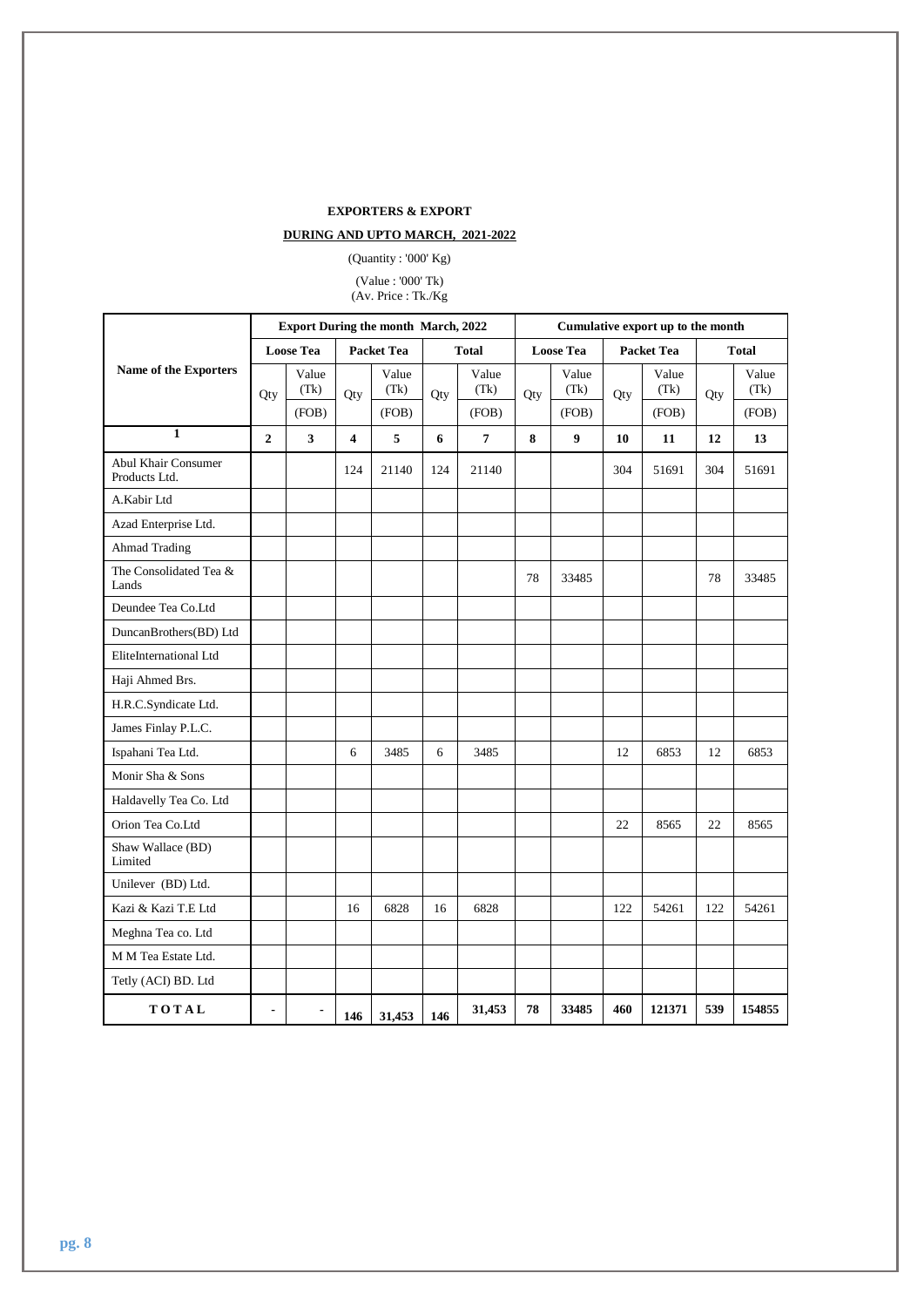## **COUNTRY-WISE EXPORT FOR 2021-2022 AND 2020-2021**

(Quantity : '000' Kg)

(Value : '000' Tk)

| (Av. Price: Tk. /Kg) |                  |              |                   |                                |         |              |                                |                  |                   |              |                |              |  |  |
|----------------------|------------------|--------------|-------------------|--------------------------------|---------|--------------|--------------------------------|------------------|-------------------|--------------|----------------|--------------|--|--|
| Name of the          |                  |              |                   | Export For the year, 2021-2022 |         |              | Export For the year, 2020-2021 |                  |                   |              |                |              |  |  |
| Country              | <b>Loose Tea</b> |              | <b>Packet Tea</b> |                                |         | <b>Total</b> |                                | <b>Loose Tea</b> | <b>Packet Tea</b> |              |                | <b>Total</b> |  |  |
|                      | Qty              | <b>Value</b> | Qty               | <b>Value</b>                   | Qty     | <b>Value</b> | Qty                            | <b>Value</b>     | Qty               | <b>Value</b> | Qty            | <b>Value</b> |  |  |
| Afghanistan          |                  |              |                   |                                |         |              |                                |                  |                   |              |                |              |  |  |
| Australia            |                  |              |                   |                                |         |              |                                |                  |                   | 108          |                | 108          |  |  |
| Bahrain              |                  |              |                   |                                |         |              |                                |                  | $\mathbf{1}$      | 291          | $\mathbf{1}$   | 291          |  |  |
| Brunei               |                  |              |                   |                                |         |              |                                |                  | $\mathbf{1}$      | 588          | $\mathbf{1}$   | 588          |  |  |
| Cyprus               |                  |              |                   |                                |         |              |                                |                  | $\overline{4}$    | 1544         | $\overline{4}$ | 1544         |  |  |
| Canada               |                  |              |                   |                                |         |              |                                |                  | $\mathfrak{2}$    | 735          | 2              | 735          |  |  |
| China                |                  |              |                   |                                |         |              | $\overline{4}$                 | 1034             |                   |              | $\overline{4}$ | 1034         |  |  |
| Djibouti             |                  |              |                   |                                |         |              |                                |                  |                   |              |                |              |  |  |
| Dubai                |                  |              |                   |                                |         |              |                                |                  |                   |              |                |              |  |  |
| France               |                  |              | $\sqrt{6}$        | 2520                           | 6       | 2520         |                                |                  | $\mathbf{1}$      | 490          | $\mathbf{1}$   | 490          |  |  |
| Germany              |                  |              |                   |                                |         |              |                                |                  |                   |              |                |              |  |  |
| Ghana                |                  |              |                   |                                |         |              |                                |                  |                   |              |                |              |  |  |
| Greece               |                  |              |                   |                                |         |              |                                |                  | 8                 | 2681         | 8              | 2681         |  |  |
| Italy                |                  |              |                   |                                |         |              |                                |                  | 3                 | 1106         | 3              | 1106         |  |  |
| India                |                  |              |                   |                                |         |              |                                |                  |                   | $\,8\,$      |                | 8            |  |  |
| Iran                 |                  |              |                   |                                |         |              |                                |                  |                   |              |                |              |  |  |
| Japan                |                  |              | 8                 | 2531                           | $\,8\,$ | 2531         | $\mathbf{1}$                   | 363              | $\overline{c}$    | 500          | $\mathfrak{Z}$ | 863          |  |  |
| Kazakhstan           |                  |              |                   |                                |         |              |                                |                  |                   |              |                |              |  |  |
| Kenya                |                  |              |                   |                                |         |              |                                |                  |                   |              |                |              |  |  |
| K.S.A.               |                  |              |                   |                                |         |              |                                |                  | 17                | 6102         | 17             | 6102         |  |  |
| Kuwait               |                  |              |                   |                                |         |              |                                |                  | 44                | 11877        | 44             | 11877        |  |  |
| Mauritus             |                  |              |                   |                                |         |              |                                |                  | $\mathbf{1}$      | 433          | $\mathbf{1}$   | 433          |  |  |
| Malaysia             |                  |              | 5                 | 2266                           | 5       | 2266         |                                |                  | $\mathfrak{2}$    | 787          | $\overline{c}$ | 787          |  |  |
| Newzeland            |                  |              |                   |                                |         |              |                                |                  |                   |              |                |              |  |  |
| Oman                 |                  |              |                   |                                |         |              |                                |                  |                   |              |                |              |  |  |
| Pakistan             | 78               | 33484        |                   |                                | 78      | 33484        | 513                            | 88075            |                   |              | 513            | 88075        |  |  |
| Poland               |                  |              |                   |                                |         |              |                                |                  |                   |              |                |              |  |  |
| Qatar                |                  |              |                   |                                |         |              |                                |                  | $\mathbf{1}$      | 119          | $\mathbf{1}$   | 119          |  |  |
| Russia               |                  |              |                   |                                |         |              |                                |                  |                   |              |                |              |  |  |
| Solomon<br>Islands   |                  |              | 4                 | 1248                           | 4       | 1248         |                                |                  |                   |              |                |              |  |  |
| Thailand             |                  |              |                   |                                |         |              |                                |                  |                   |              |                |              |  |  |
| Turkey               |                  |              |                   |                                |         |              |                                |                  |                   |              |                |              |  |  |
| U.A.E.               |                  |              | 304               | 51691                          | 304     | 51691        |                                |                  | 552               | 104579       | 552            | 104579       |  |  |
| U.K.                 |                  |              |                   |                                |         |              |                                |                  |                   |              |                |              |  |  |
| Ukraine              |                  |              |                   |                                |         |              |                                |                  |                   |              |                |              |  |  |
| <b>USA</b>           |                  |              | 134               | 61115                          | 134     | 61115        |                                |                  | 85                | 34300        | 85             | 34300        |  |  |
| Switzerland          |                  |              |                   |                                |         |              |                                |                  | $\mathbf{1}$      | 416          | $\mathbf{1}$   | 416          |  |  |
| Others               |                  |              |                   |                                |         |              |                                |                  |                   |              |                |              |  |  |
| <b>Total</b>         | 78               | 33484        | 461               | 121371                         | 539     | 154855       | 518                            | 89472            | 725               | 166664       | 1243           | 256136       |  |  |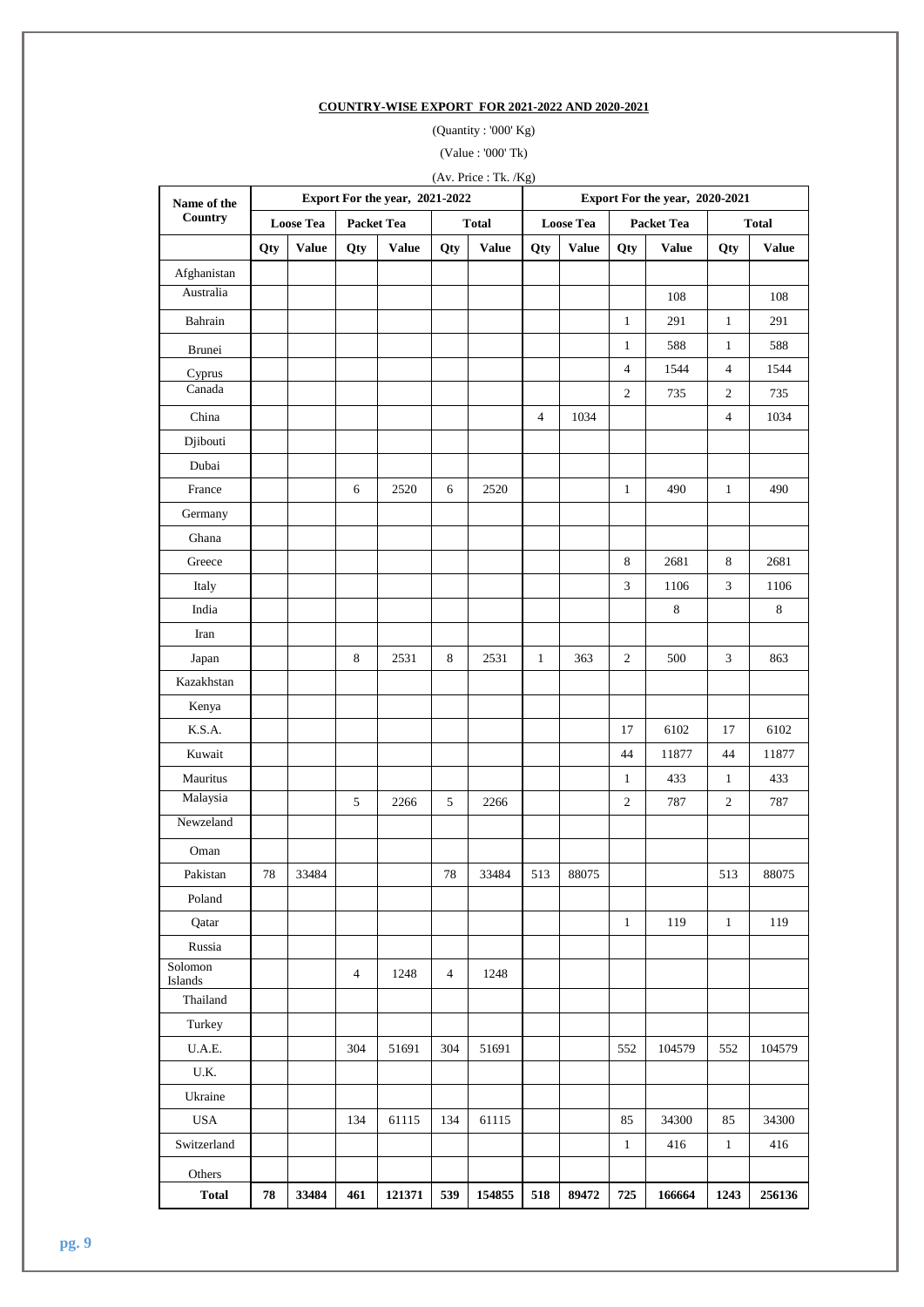## **EXPORTERS & EXPORT FOR 2021-22 AND 2020-21**

(Quantity : '000' Kg)

## (Value : '000' Tk)

## (Av. Price : Tk. /Kg)

|                                            | <b>Export For the year 2021-22</b> |                       |                   |                       |              |                       | <b>Export For the year 2020-21</b> |                       |                   |                       |                |                       |
|--------------------------------------------|------------------------------------|-----------------------|-------------------|-----------------------|--------------|-----------------------|------------------------------------|-----------------------|-------------------|-----------------------|----------------|-----------------------|
|                                            | <b>Loose Tea</b>                   |                       | <b>Packet Tea</b> |                       | <b>Total</b> |                       | <b>Loose Tea</b>                   |                       | <b>Packet Tea</b> |                       | <b>Total</b>   |                       |
| Name of the<br><b>Exporters</b>            | Qty                                | <b>Value</b><br>(FOB) | Qty               | <b>Value</b><br>(FOB) | Qty          | <b>Value</b><br>(FOB) | $\overline{Q}$ ty                  | <b>Value</b><br>(FOB) | Qty               | <b>Value</b><br>(FOB) | Qty            | <b>Value</b><br>(FOB) |
| <b>Abul Khair Consumer</b><br>Products Ltd |                                    |                       | 304               | 51691                 | 304          | 51691                 |                                    |                       | 540               | 94574                 | 540            | 94574                 |
| A.Kabir Ltd                                |                                    |                       |                   |                       |              |                       |                                    |                       |                   |                       |                |                       |
| Azad Enterprise Ltd.                       |                                    |                       |                   |                       |              |                       |                                    |                       |                   |                       |                |                       |
| Ahmad Trading                              |                                    |                       |                   |                       |              |                       |                                    |                       |                   |                       |                |                       |
| The Consolidated<br>Tea & Lands            | 78                                 | 33485                 |                   |                       | 78           | 33485                 | 488                                | 85544                 |                   |                       | 488            | 85544                 |
| Deundee Tea Co.Ltd                         |                                    |                       |                   |                       |              |                       |                                    |                       |                   |                       |                |                       |
| DuncanBrothers(BD)<br>Ltd                  |                                    |                       |                   |                       |              |                       |                                    |                       |                   |                       |                |                       |
| EliteInternational Ltd                     |                                    |                       |                   |                       |              |                       |                                    |                       |                   |                       |                |                       |
| Haji Ahmed Brs.                            |                                    |                       |                   |                       |              |                       |                                    |                       |                   |                       |                |                       |
| H.R.C.Syndicate Ltd.                       |                                    |                       |                   |                       |              |                       |                                    |                       |                   |                       |                |                       |
| James Finlay P.L.C.                        |                                    |                       |                   |                       |              |                       |                                    |                       |                   |                       |                |                       |
| Ispahani Tea Ltd.                          |                                    |                       | 17                | 9398                  | 17           | 9398                  |                                    |                       | 16                | 3292                  | 16             | 3292                  |
| Monir Sha & Sons                           |                                    |                       |                   |                       |              |                       |                                    |                       |                   |                       |                |                       |
| Haldavelly Tea Co.<br>Ltd                  |                                    |                       |                   |                       |              |                       |                                    |                       |                   |                       |                |                       |
| Orion Tea Co.Ltd                           |                                    |                       | 17                | 6021                  | 17           | 6021                  |                                    |                       | 98                | 37282                 | 98             | 37282                 |
| Shaw Wallace (BD)<br>Limited               |                                    |                       |                   |                       |              |                       |                                    |                       |                   |                       |                |                       |
| Unilever (BD) Ltd.                         |                                    |                       |                   |                       |              |                       |                                    |                       |                   |                       |                |                       |
| Kazi & Kazi T.E Ltd                        |                                    |                       | 122               | 54261                 | 122          | 54261                 | 1                                  | 363                   | 71                | 31508                 | 72             | 31871                 |
| Meghna Tea co. Ltd                         |                                    |                       |                   |                       |              |                       | 25                                 | 2531                  |                   |                       | 25             | 2531                  |
| M M Tea Estate Ltd.                        |                                    |                       |                   |                       |              |                       | $\overline{4}$                     | 1034                  |                   |                       | $\overline{4}$ | 1034                  |
| Tetly (ACI) BD. Ltd                        |                                    |                       |                   |                       |              |                       |                                    |                       |                   | 8                     |                | 8                     |
| TOTAL                                      | 78                                 | 33485                 | 461               | 121371                | 539          | 154855                | 518                                | 89472                 | 725               | 166664                | 1243           | 256136                |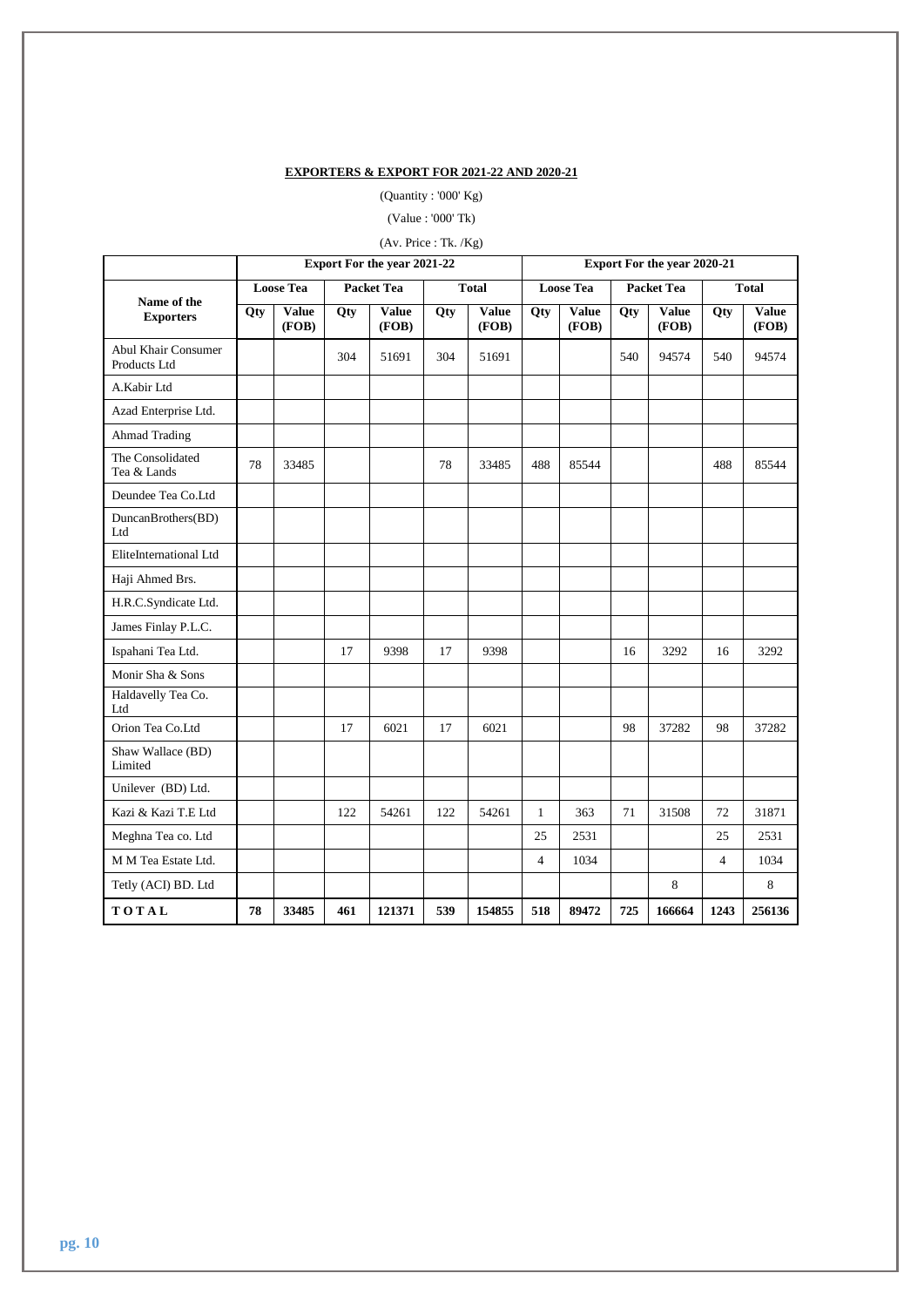## **ANNUAL EXPORT**

(Quantity : '000' Kg)

## (Value : 'US \$')

| (Av. Price: 'US \$/ Kg') |  |  |  |  |
|--------------------------|--|--|--|--|
|--------------------------|--|--|--|--|

|                                                         | <b>LOOSE TEA</b> |                                                    |                                              |            | <b>VALUE ADDED TEA</b>               |                                              | <b>TOTAL</b> |                                      |                                                |  |
|---------------------------------------------------------|------------------|----------------------------------------------------|----------------------------------------------|------------|--------------------------------------|----------------------------------------------|--------------|--------------------------------------|------------------------------------------------|--|
| <b>Financial</b><br>Year<br>$(\mathbf{July} -$<br>June) | <b>QTY</b>       | <b>AV.PRICE</b><br><b>PER</b><br><b>KG.(US \$)</b> | <b>VALUE(IN</b><br><b>THOUSAND</b><br>(S \$) | <b>QTY</b> | <b>AV.PRICE</b><br>PER KG<br>(US \$) | <b>VALUE(IN</b><br><b>THOUSAN)</b><br>(S \$) | <b>QTY</b>   | <b>AV.PRICE</b><br>PER KG<br>(US \$) | <b>VALUE(IN</b><br><b>THOUSAND</b><br>$US$ \$) |  |
| 2001-02                                                 | 13,150           | 1.17                                               | 15,402                                       | 652        | 1.63                                 | 1,066                                        | 13,802       | 1.19                                 | 16,468                                         |  |
| 2002-03                                                 | 11,193           | 1.19                                               | 13,270                                       | 973        | 1.84                                 | 1,792                                        | 12,166       | 1.24                                 | 15,062                                         |  |
| 2003-04                                                 | 12,023           | 1.2                                                | 14,471                                       | 437        | 2.22                                 | 968                                          | 12,460       | 1.24                                 | 15,439                                         |  |
| 2004-05                                                 | 12,019           | 1.24                                               | 14.844                                       | 337        | 2.15                                 | 725                                          | 12,356       | 1.26                                 | 15,569                                         |  |
| 2005-06                                                 | 8.637            | 1.25                                               | 10,827                                       | 385        | 2.13                                 | 822                                          | 9,022        | 1.29                                 | 11,649                                         |  |
| 2006-07                                                 | 4,350            | 1.18                                               | 5,115                                        | 478        | 2.3                                  | 1,101                                        | 4,828        | 1.29                                 | 6,216                                          |  |
| 2007-08                                                 | 10,299           | 1.3                                                | 13,350                                       | 499        | 2.37                                 | 1,183                                        | 10,798       | 1.35                                 | 14,533                                         |  |
| 2008-09                                                 | 5,822            | 1.87                                               | 10,871                                       | 329        | 2.59                                 | 852                                          | 6,151        | 1.91                                 | 11,723                                         |  |
| 2009-10                                                 | 1,777            | 2.18                                               | 3,879                                        | 300        | 3.02                                 | 906                                          | 2,077        | 2.30                                 | 4,785                                          |  |
| 2010-11                                                 | 963              | 1.88                                               | 1,827                                        | 197        | 3.77                                 | 742                                          | 1,160        | 2.21                                 | 2,569                                          |  |
| 2011-12                                                 | 1,495            | 1.61                                               | 2,414                                        | 116        | 3.44                                 | 399                                          | 1,611        | 1.75                                 | 2,813                                          |  |
| 2012-13                                                 | 620              | 2.24                                               | 1,388                                        | 232        | 2.84                                 | 658                                          | 852          | 2.40                                 | 2,046                                          |  |
| $2013 - 14$                                             | 1,542            | 1.37                                               | 2,113                                        | 224        | 3.37                                 | 754                                          | 1,766        | 1.62                                 | 2,867                                          |  |
| $2014 - 15$                                             | 1,334            | 1.41                                               | 1,892                                        | 79         | 3.33                                 | 263                                          | 1,413        | 1.53                                 | 2,155                                          |  |
| 2015-16                                                 | 38               | 3.71                                               | 141                                          | 438        | 3.24                                 | 1419                                         | 476          | 3.28                                 | 1560                                           |  |
| 2016-17                                                 | 2164             | 1.70                                               | 3688                                         | 156        | 3.21                                 | 501                                          | 2,320        | 1.81                                 | 4189                                           |  |
| 2017-18                                                 | 279              | 2.11                                               | 589                                          | 501        | 3.38                                 | 1691                                         | 780          | 2.92                                 | 2280                                           |  |
| 2018-19                                                 | $\boldsymbol{0}$ | $\overline{0}$                                     | $\boldsymbol{0}$                             | 636        | 3.87                                 | 2461                                         | 636          | 3.87                                 | 2461                                           |  |
| 2019-20                                                 | 266              | 1.22                                               | 325                                          | 870        | 2.90                                 | 2522                                         | 1136         | 2.51                                 | 2847                                           |  |
| 2020-21                                                 | 518              | 2.04                                               | 1056                                         | 725        | 2.71                                 | 1967                                         | 1243         | 2.43                                 | 3023                                           |  |
| 2021-22                                                 | $78\,$           | 5.02                                               | 390                                          | 461        | 3.06                                 | 1414                                         | 539          | 3.35                                 | 1804                                           |  |

**up to March,** 

**2022**